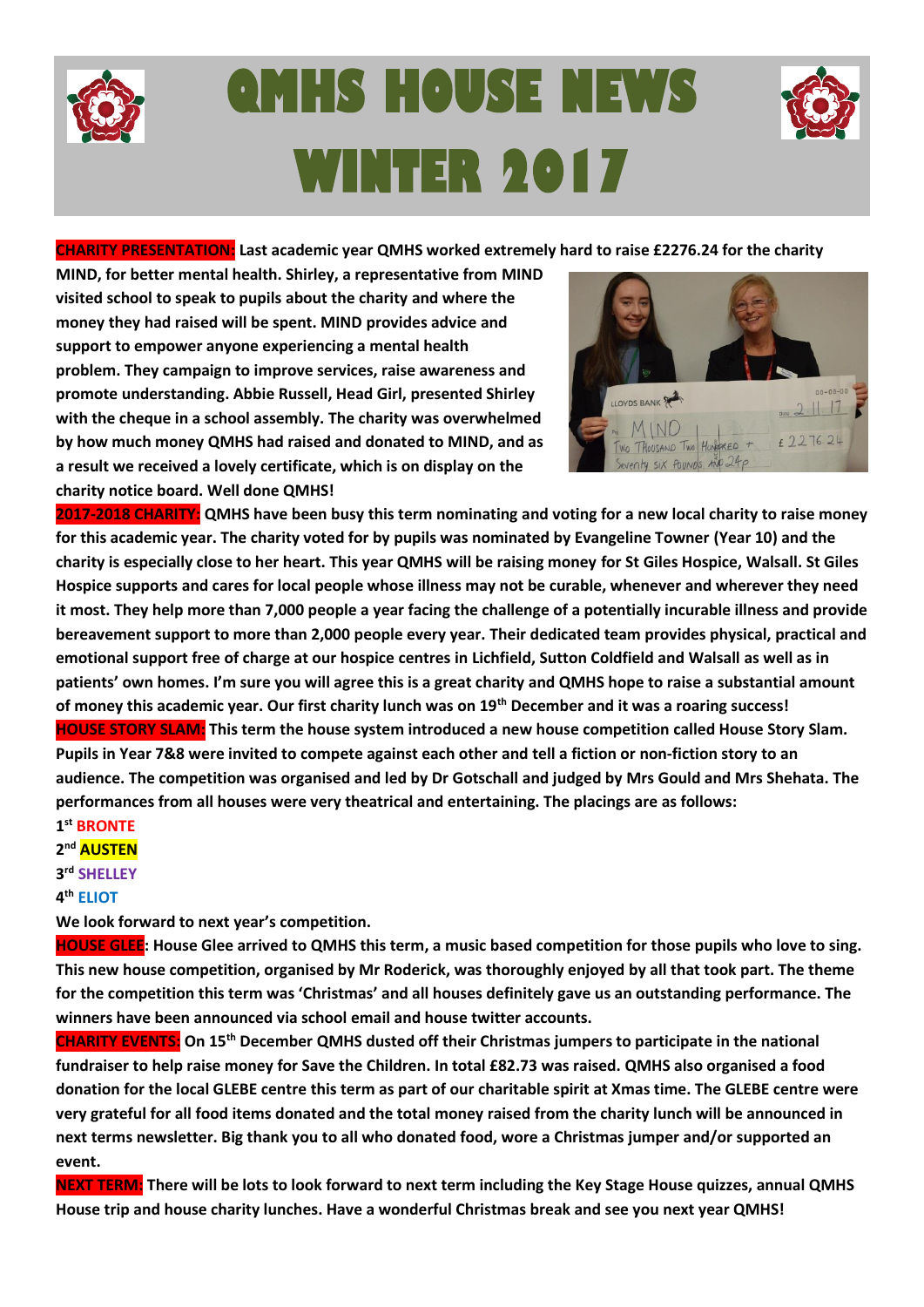## AUSTEN NEWS



**Service to Austen House –** Congratulations to Tance Scott who received the award 'Service to Austen House' at Prize Giving in November.

**Austen Vice Captain -** In October Austen was pleased to announce Jasmine Whittingham as our new Austen Vice Captain for 2017-2018. Jasmine is a friendly, motivated and passionate pupil who will ensure that all in Austen feel valued and make a positive contribution to their house. She will be working closely with Tance and the Austen leadership team this academic year to support all pupils in Austen.

**Austen Prefects** – This year Austen have promoted 2016-2017 Form Reps to Austen Prefects.

Catherine Radburn, Claudia Shek, Victoria Wallace and Bethan Wilkinson, will be working as part of the Austen leadership team to ensure that all pupils in Austen feel valued and participate fully in activities/events offered at QM.

**Austen Form Reps** - Austen have recently appointed five new Yr 12 Form Reps. Mia Harris, Phoebe Hemmings, Karishma Mistry and Claudia Pushpanathan. Welcome to the team ladies! All pupils were successfully appointed to their new role in October. The newly appointed reps have all been linked to an Austen form. They will be working with Austen pupils to provide support with house/form competitions, encourage the achievement of Spirit of QM awards and cheer pupils on in inter-house competitions.

**House Charity Events -** This term pupils took part in the National fundraiser 'Christmas Jumper Day' on 15th December. There was a spectacular array of jumpers worn by both staff and pupils. The day definitely brought some glitz and sparkle to QM on the last Friday of the term.

**House Netball** - This term Austen took part in the annual house netball competition for Yr 7, 8, 9, 10 and senior team (Yr 11, 12 & 13 combined team). All Austen teams played extremely well and showed great teamwork and determination in all matches. 8A and 9A did incredibly well and won all of their matches to finish in  $1<sup>st</sup>$  place in their year group. Overall Austen placed 1st with a total of 375 points! Well done to all who played and represented their house! For full results please see PE articles.

**New Staff/Pupils -** This term Austen welcomed Mr Hussain (form tutor to 7A), Mrs Flood (form tutor to 9A) and Mr Khan (form tutor to 10A) to the Austen family. We hope all staff enjoy their new role and being in Austen House. Austen would also like to welcome all new pupils in 7A and 12A to the Austen family and we hope you have had a great 1<sup>st</sup> term!

**House Assemblies -** Every other week Austen has a house assembly. This term 11A organised and led an assembly on 'confidence and believing in yourself' in November. The assembly conveyed an important message which I hope all pupils appreciated and respect. Well done 11A!

**Form Challenges -** This term forms took part in a number of challenges on the last two days of school to develop team work, cooperation, resilience and house spirit. Points from the challenges were accumulated and will be announced in next terms newsletter. Well done to all pupils that took part.

**House T-shirts** - Austen are excited to announce that pupils will have the opportunity to purchase an Austen t-shirt next term. Pupils will be provided fully with all information. For any queries about an order please see/speak to/email Miss Butlin.

**Welcome 7A** - All pupils in 7A received a welcome gift from Austen House and all at QM in September. We hope 7A enjoy their new gifts and being part of such a vibrant house.

**House Glee -** This academic year QMHS have introduced a new house competition called House Glee. The competition is a singing competition in which all four houses receive the same theme, this year's theme was 'Christmas'. Houses sing it out to find out which house is the winner. KS5 pupils have been working hard with all year groups to produce an Austen entry into the competition. Austen good luck, you're my favourites! Big thank you to Claudia Pushpanathan, Claudia Shek and Celeste Lewis for all of their time and effort in leading the Austen entry. **Social Media** - Austen Twitter account is updated on a regular basis with house news, school events and QM extracurricular clubs, so please feel free to follow us **@QMHSAUSTEN.**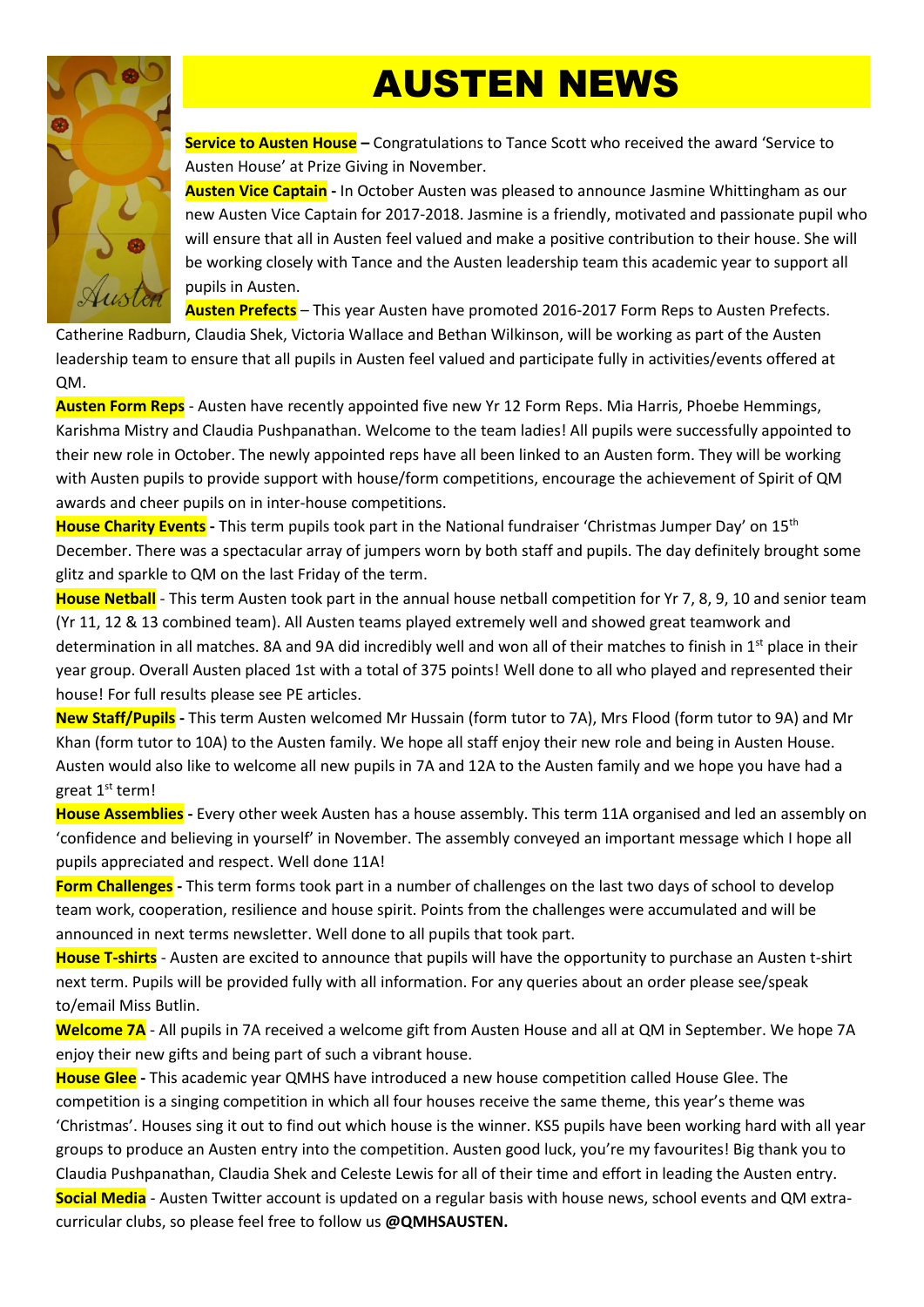

### **Eliot House News**

**New Staff -** This term we have welcomed Miss Timmins (7E), Mrs Richards (8E), Mr Vaughan (9E), and Mrs Hughes and Mrs Prosser (11E) to Eliot House. Thank you for all the support you have given to your forms so far!



**New Pupils -** We warmly welcome all of the new members of Eliot in y7 and y12. We hope you've had a great  $1<sup>st</sup>$  term and that you continue to enjoy being part of our family!

**Returning year 12s -** Welcome back!! We look forward to working together to make Eliot House an even better place to be.

**House Captain -** Our congratulations go to our House Captain, Numra Maryam, who received the 'Service to Eliot House' award at Prize Giving in November.

**Our new Vice-Captain -** Abigail Phillips has successfully settled into her role and is working hard, alongside our House Captain, to support our form groups and to develop the profile of our house within the school community. This term she has been working exceptionally hard, alongside 11E, to plan and organise our contribution to the House Glee competition!

"I am willing to spend as long as needed to ensure the success of the House and the people in it without expecting any recognition/congratulations, because Eliot House is akin to family to me, and like any person, to see my family succeed is reward in itself." Abigail Phillips, Eliot Vice-Captain.

**House Prefects -** Our group of year 12 and y13 students have been busy supporting KS3 and KS4 forms in completing their 'Spirit of Queen Mary's Awards' and organising this year's Christmas Charity collection for the Glebe Centre. Next term they will be helping to organise form assemblies and the House Dance competition.

**Christmas Appeal for the Glebe Centre -** Thank you to all of the Eliot prefects who helped to organise the charity collection this year! A big thank you goes to Aaradhya Amarthaluru, Hanah Sahni and Numra Maryam for leading this initiative in school!

**House Glee -** Our Vice-Captain and 11E have been working extremely hard with all year groups to produce a very "Eliot-style" entry for the first ever House Glee competition. Thank you to everyone who has contributed to making our entry so unique. Your team spirit and competitive nature is inspiring!

**House Netball -** This term Eliot took part in the annual house netball competition for Yr 7, 8, 9, 10 and senior team. 10E did incredibly well to finish in 1<sup>st</sup> place in their year group. Overall, we finished  $3<sup>rd</sup>$  in the competition! Well done to all who played and represented our house!

**Story Slam –** This year saw the first House Story Slam. Well done to all of the students who entered the competition in 7E and 8E. We're really proud of your courage and determination.

**Eliot is on Twitter -** The Eliot twitter account is updated on a regular basis with House news, school events and QMHS extra-curricular clubs. Please follow us: **@qmhs\_eliot**

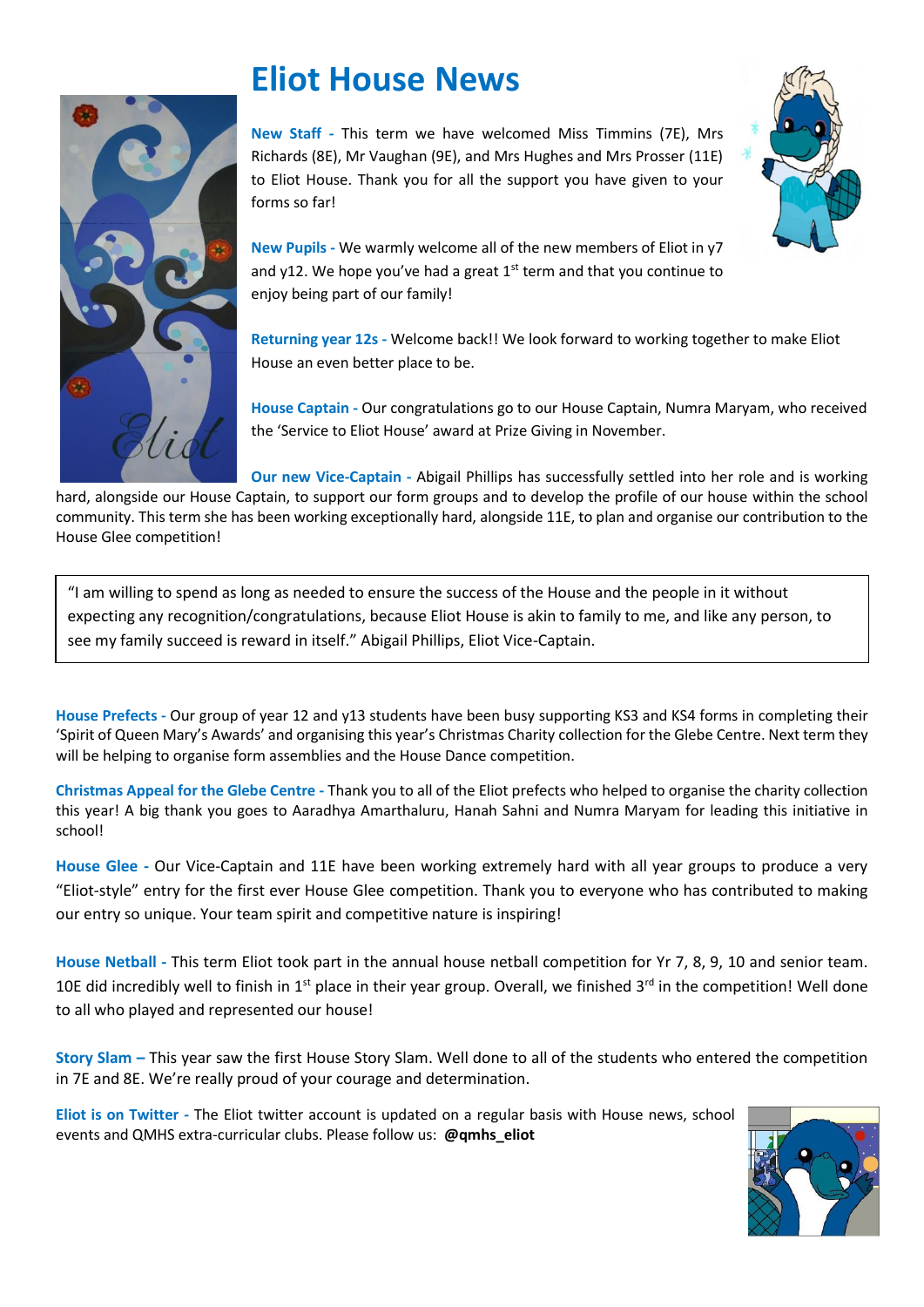



#### News Autumn Term 2017

This has definitely been a transition term for the house. It is the first time that we have had sixth form girls who have been at QMHS for Years 7 to 11 entering the Sixth Form. This knowledge of the school should help Shelley move forwards in terms of participation and achievement, as these girls take on leadership roles and pass on their experience to the lower school. Congratulations to Aneeka Bassi on her election to the position of Vice House Captain. A big thank you also goes to your Form Tutors and to the Sixth Form team for their support and hard work in making this term a success.



House Netball - What a term it has been! All year groups managed to field a team this year. The senior team played

some attractive netball and won 2 matches, narrowly losing by a goal to Bronte, to finish second in their tournament. Year 10 also only lost one match to the winners and finished second. Year 9 mirrored this achievement and also finished second. Year 8 had a jolly nice time and enjoyed themselves, let's just leave it at that. Year 7, however, performed superbly in all three matches and managed a 1-0 win in the dark against Austen to emerge as tournament champions(victory pose to the right). Congratulations to all of you who represented Shelley House in the netball tournaments, you have done yourselves and the house proud.



House Glee - This new competition has brought together a small band of enthusiastic singers to entertain us. Their willingness to turn up twice a week to rehearsals is to be applauded. Our entry into the first running of the House Glee competition keeps up the Shelley ethos of 'having fun'. I hope this commitment and enthusiasm will continue when House Dance is launched after Christmas. Many thanks to Evie Towner (10S) for her leadership and tolerance!

Story Slam - Congratulations to those in Years 7 and 8 who competed in the Story Slam, another new competition. All of you helped gain valuable points for Shelley. It took a lot of bottle to stand in front of a large audience and give your all.

House Logo Competition – Thank you to everyone who entered designs for our possible new house logo. These were revealed in our end of term House Assembly and will be put on Google Classroom for you to look at over the Christmas holiday. When we return in the new year there will be a vote during registration for your favourite design. Of course Frankie will still be one of the options available to you.

Shelley on Google Classroom – don't forget to join our Classroom. The code is xts1e1w for anyone who is still not a member. All House notices and reports will be placed her for your viewing.

Have a great holiday and let's all return in the new year with the same enthusiasm and sense of fun.

### Merry Christmas and a Happy New Year